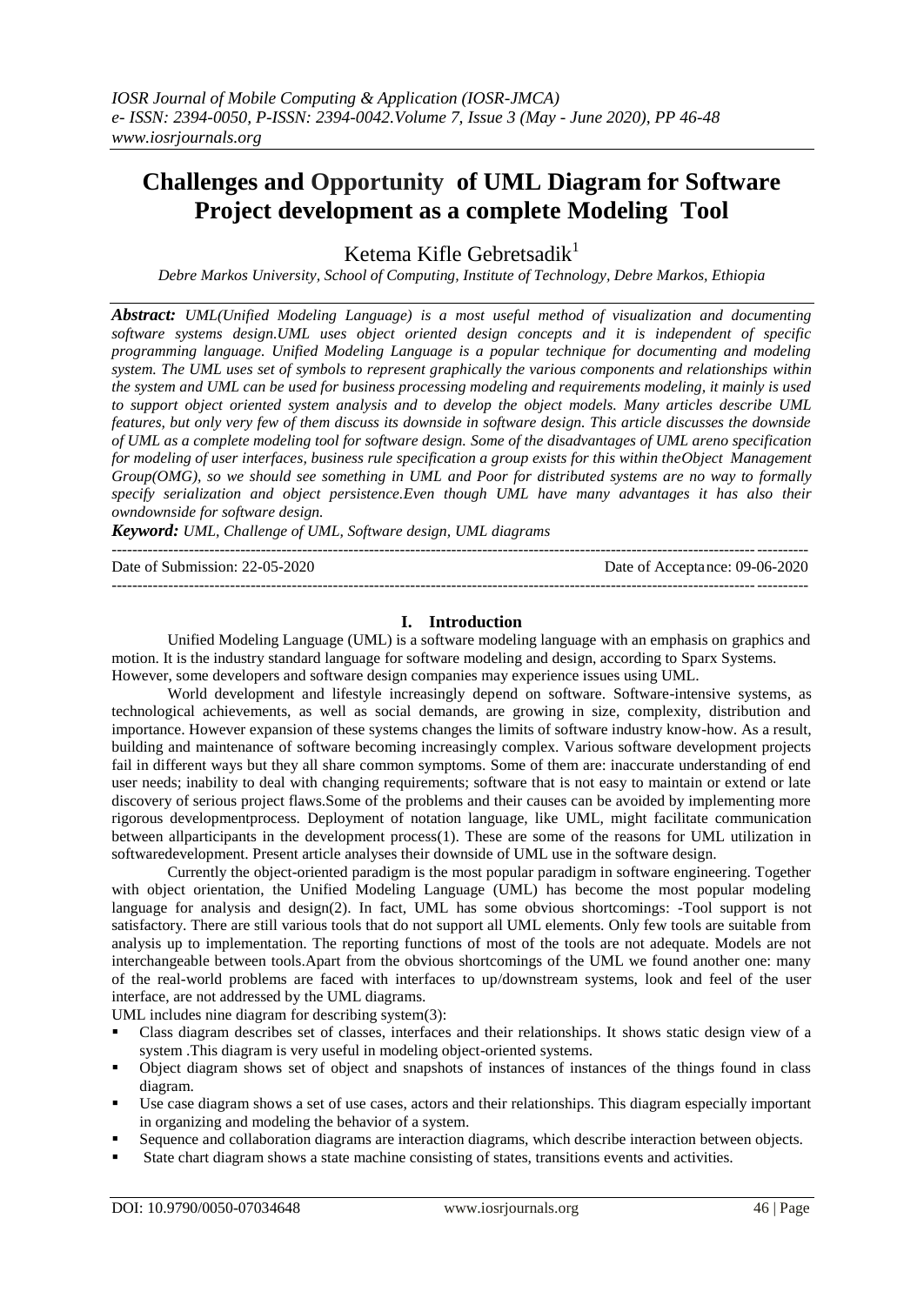- Activity diagram is special kind of state chart diagram. It emphasizes a flow from activity to activity within system.
- Component diagram describes organization and dependencies among a set of components. It is related to class diagram among a set of components. It is related to class diagrams in a way of mapping component to one or more classes, interfaces, or collaborations.

## **II. Challenge of UML Diagram for software Project modeling**

## **2.1 Major disadvantage of UML design in code generation**

System design with UML is very dependent on the type of the system under development. Theexperiments support the conclusions arrived at. UML is much more appropriate for designing the systems having complex static architecture (e.g. data and GUI-related systems)(4). The applied UML tool has code generators for several most interesting programming languages.Preconditions for code generation are completeness and correctness of the model. Hence, prior to code generation there is always an automatic check of the system design.

Major disadvantage of UML design in code generation is the loss of much information. Codegenerators use only class diagrams. Complete behavior has to be implemented manually. In somecases, most of the work is done through sequence and statechart diagrams. Class diagrams are very simple, representing static relations rather than dynamic behavior. Using UML include and adding tasks to a project's work scope and relying on UML diagrams too heavily.

One disadvantage some developers might find when using UML is the time it takes to manage and maintain UML diagrams. To work properly, UML diagrams must be synchronized with the software code, which requires time to set up and maintain, and adds work to a software development project. Small companies and independent developers might not be able to handle the added amount of work required to synchronize the code.

When creating a UML diagram in conjunction with software development, the diagram might become overwhelming or overcomplicated, which can be confusing and frustrating for developers. Developers cannot possibly map out every single scenario for a software tool in the diagram, and even if they try to, the diagram gets messy. One way developers can combat this issue is to only include basic facts and high-level information in UML diagrams, according to a post on Stack Overflow by Stefano Borini, a quantum chemist and UML developer.

UML places much emphasis on design, which can be problematic for some developers and companies. Looking at a software scope in a UML diagram can lead to software project stakeholders over-analyzing problems, as well as cause people to lose focus by spending too much time and attention on software features. Companies cannot solve every problem with a software tool using a UML diagram -- eventually, they just have to start coding and testing. Brody Gooch, a co-creator of UML, said that the original vision for UML was a "graphical language to help reason about the design of a system as it unfolds." If people get hung up using a diagram to identify and solve issues, it can delay the actual work that needs to be done to fix the issues.

## **III. Opportunity of UML Diagram**

## **3.1. Advantage of UML Diagram for Software Project modeling**

UML is a highly recognized and understood platform for software design. It is a standard notation among software developers. You can safely assume that most software professionals will be at least acquainted with, if not well-versed in, UML diagrams, thus making it the go-to alternative to explain software design models.

What makes UML well-suited to and much-needed for software development is its flexibility. You can customize your modeling elements and interactions in a UML diagram specifically to suit the domain or technologies you are using (5).

The main weakness of UML, from our point of view, is its lack of formality. Clearly to build an executable model we need a formal language. This leaves the question of why we would want to do this. There are two possible reasons. One is that UML is used in a development process and we wish to use it for our stage of this process for consistency and to avoid the user translating work into a new language. The other related reason is simply that if users are familiar with UML it might be worth keeping it, as a "front end" to a formal language(4).

The other Limitations of UML is it brings a set of notations and concepts that meet the needs of typical software modeling projects but some users have found UML unable to express their modeling needs.

- Flexibility should be added to construct and document more heterogeneous and complex systems.
- UML lacks features that would allow to attach non-semantic information to models.
- Component models and architectural frameworks (JavaBeans, CORBA Component Model and COM+ cannot be modeled easily with UML.